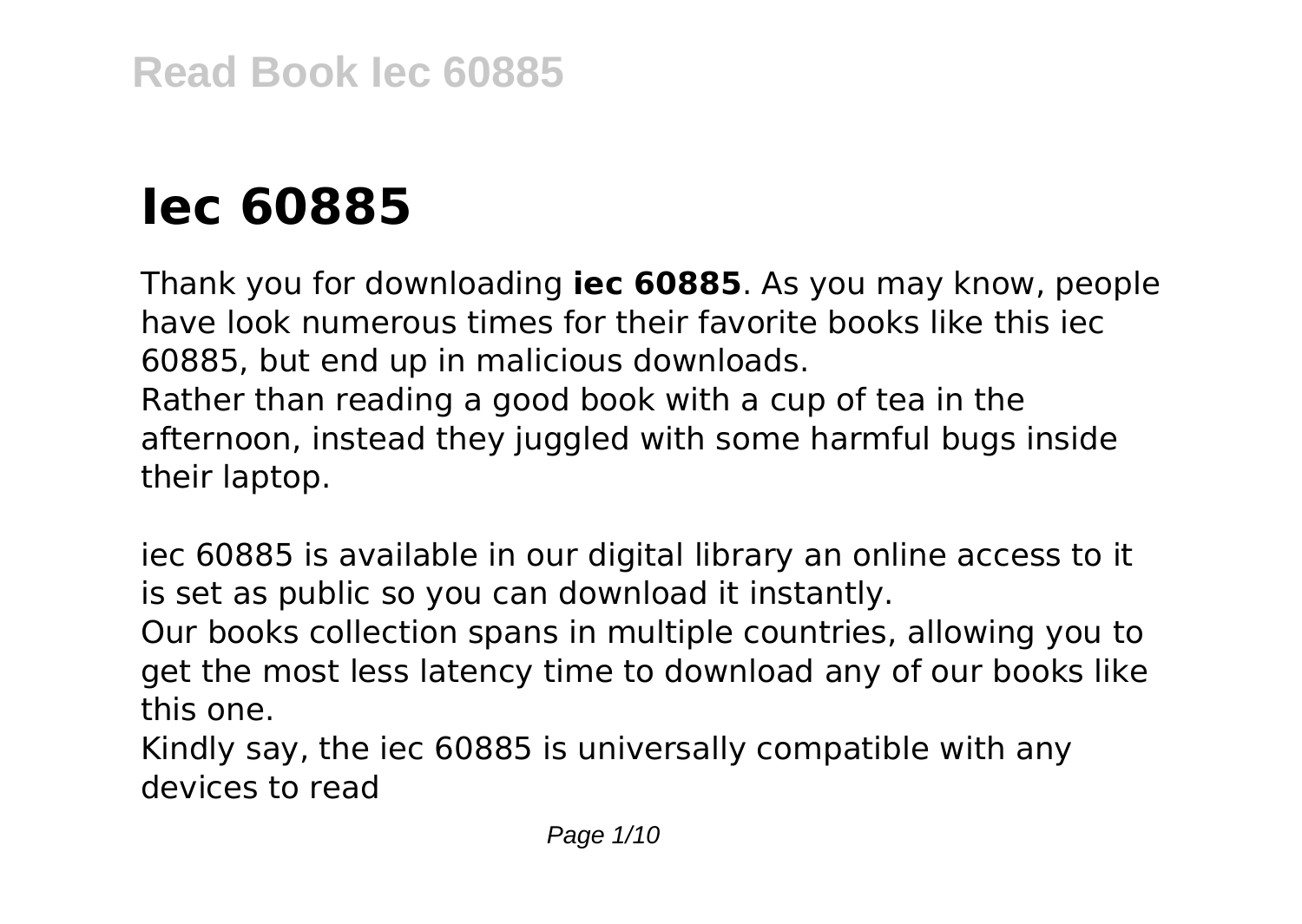Project Gutenberg is a charity endeavor, sustained through volunteers and fundraisers, that aims to collect and provide as many high-quality ebooks as possible. Most of its library consists of public domain titles, but it has other stuff too if you're willing to look around.

#### **Iec 60885**

IEC 60885-3:2015 specifies the test methods for partial discharge (PD) measurements on lengths of extruded power cable, but does not include measurements made on installed cable systems. Reference is made to IEC 60270 which gives the techniques and considerations applicable to partial discharge measurements in general.

# **IEC 60885-3:2015 | IEC Webstore**

IEC 60885-1:1987 Standard | Electrical test methods for electric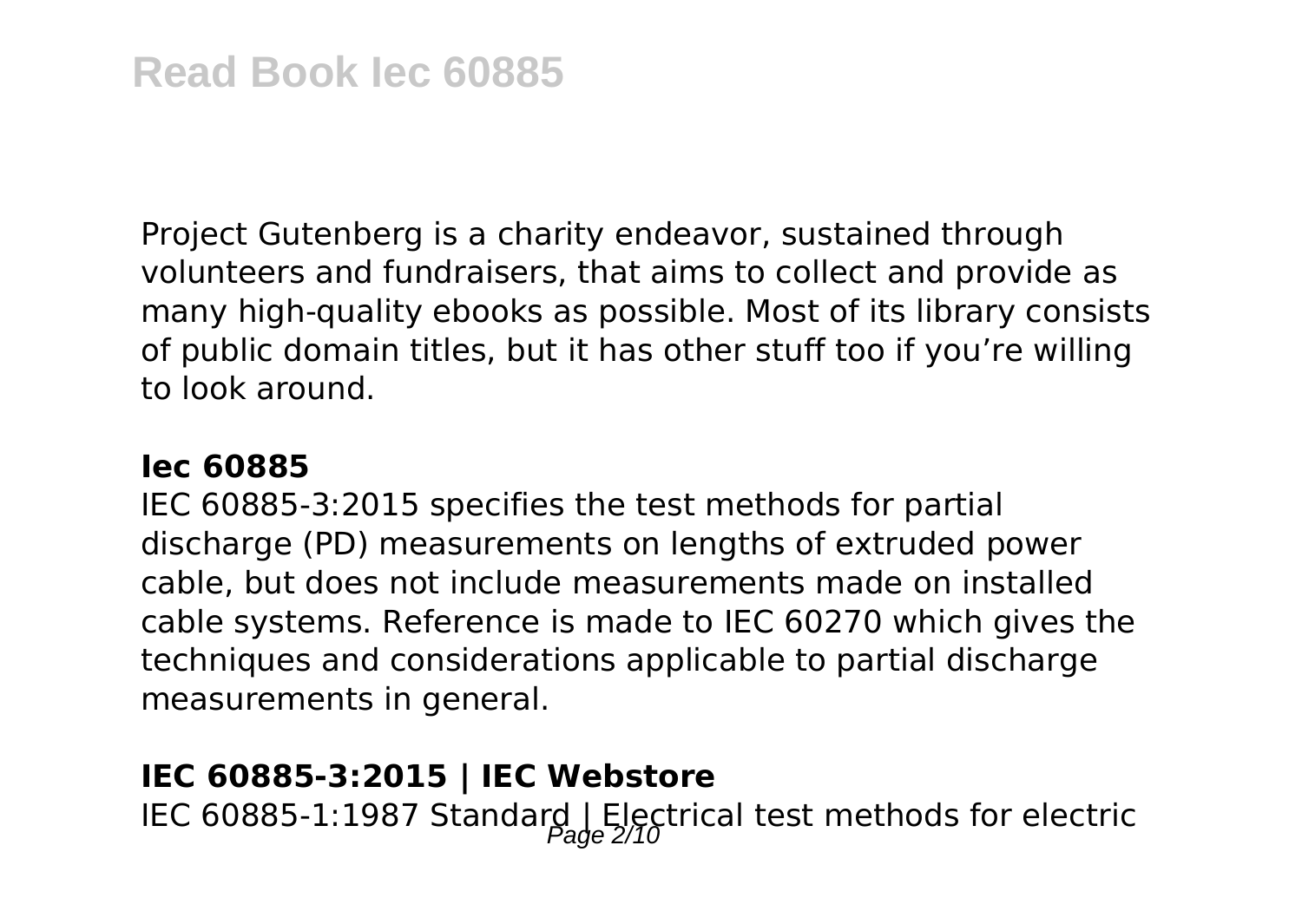cables. Part 1: Electrical tests for cables, cords and wires for voltages up to and including 450/750 V

#### **IEC 60885-1:1987 | IEC Webstore**

IEC 60885-3:2015 specifies the test methods for partial discharge (PD) measurements on lengths of extruded power cable, but does not include measurements made on installed cable systems. Reference is made to IEC 60270 which gives the techniques and considerations applicable to partial discharge measurements in general.

# **IEC 60885-3:2015 RLV | IEC Webstore**

IEC 60885-3:2015 specifies the test methods for partial discharge (PD) measurements on lengths of extruded power cable, but does not include measurements made on installed cable systems. Reference is made to IEC 60270 which gives the techniques and considerations applicable to partial discharge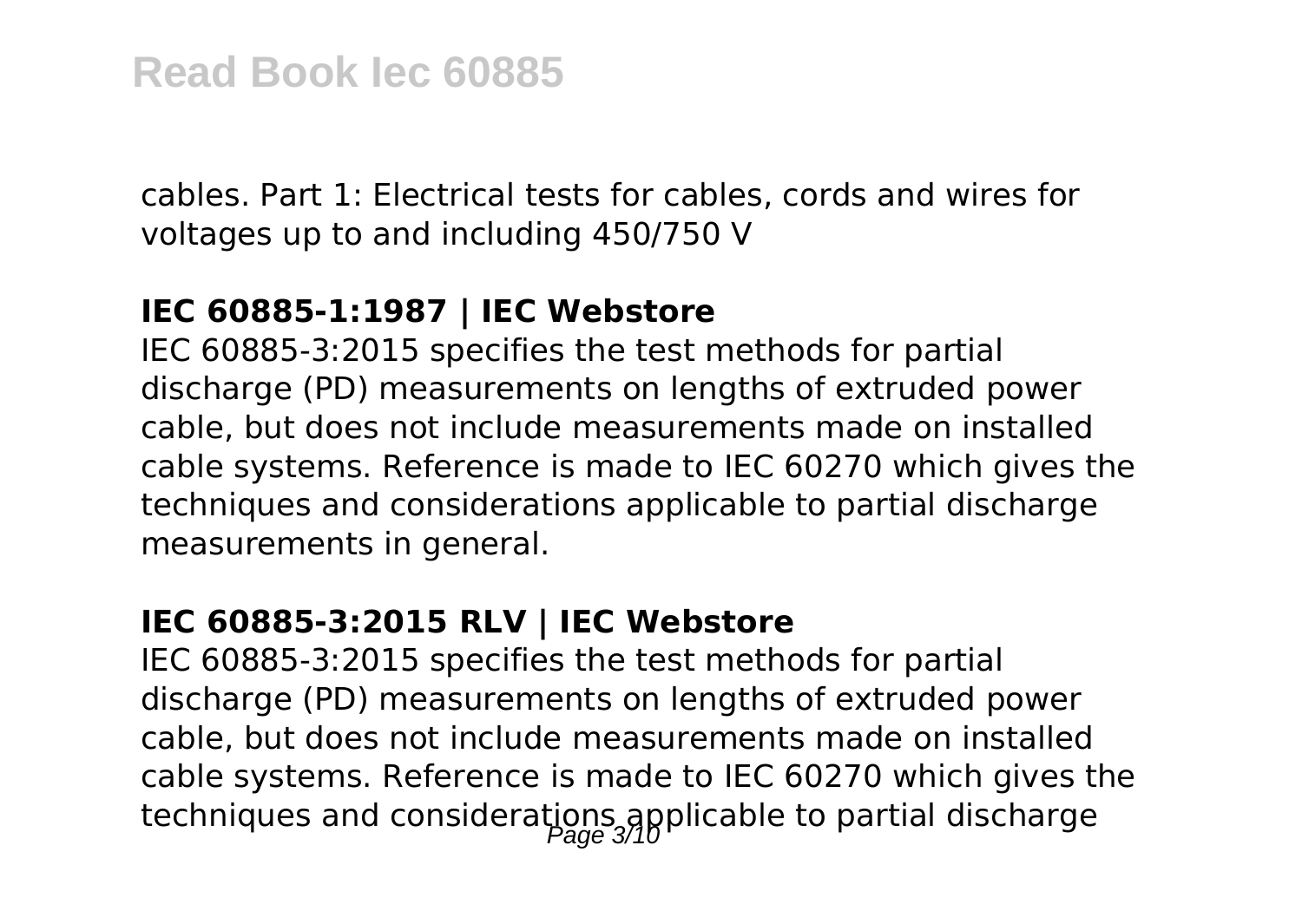measurements in general.

#### **IEC-60885-3 | Electrical test methods for electric cables ...**

This part of IEC 60885 specifies the test methods for partial discharge (PD) measurements on lengths of extruded power cable, but does not include measurements made on installed cable systems. Reference is made to IEC 60270 which gives the techniques and considerations applicable to partial discharge measurements in general.

**IEC 60885-3 - Electrical test methods for electric cables ...** IEC 60885-2 January 1, 1987 Electrical test methods for electric cables Part 2: Partial discharge tests The purpose of the test is to determine the partial discharge magnitude at a specified voltage and with a given sensitivity.

# **IEC 60885-2 - Electrical test methods for electric cables ...**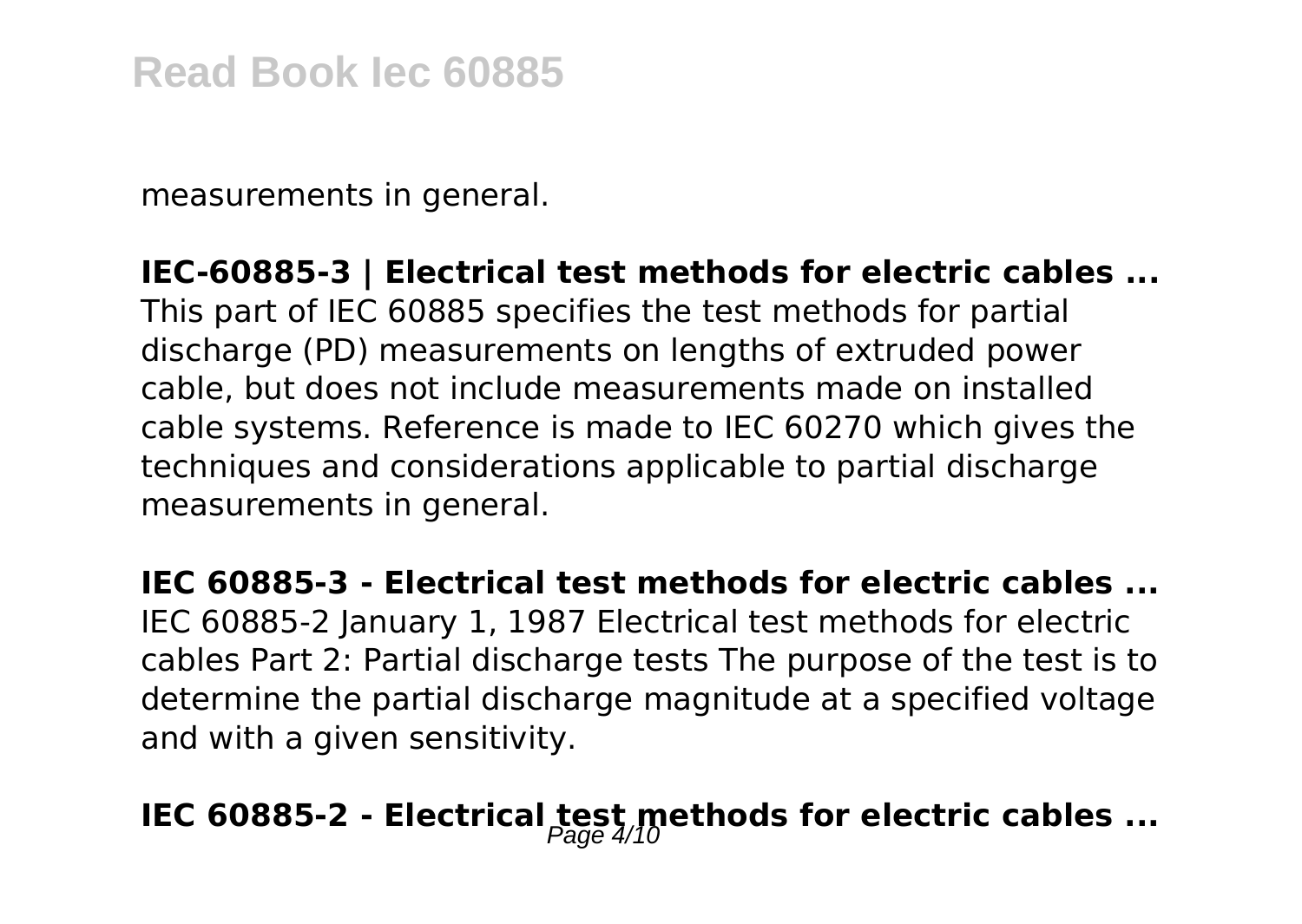It forms Part 1 of IEC Publication 885. This part is a re-edition of Clause 16 of I EC Publication 540: Test Methods for Insulations and Sheaths of Electric Cables and Cords (Elastomeric and Thermoplastic Compounds). Part 1 (Publication 885-1) and Part 2 (Publication 885-2) regroup the electrical test methods for electric cables.

#### **INTERNATIONAL IEC STANDARD 60885-1**

It forms Part 1 of IEC Publication 885. This part is a re-edition of Clause 16 of I EC Publication 540: Test Methods for Insulations and Sheaths of Electric Cables and Cords (Elastomeric and Thermoplastic Compounds). Part 1 (Publication 885-1) and Part 2 (Publication 885-2) regroup the electrical test methods for electric cables.

# **INTERNATIONAL IEC STANDARD 60885-1**

IEC 60885-1 and 60885-2 regroup the electrical test methods for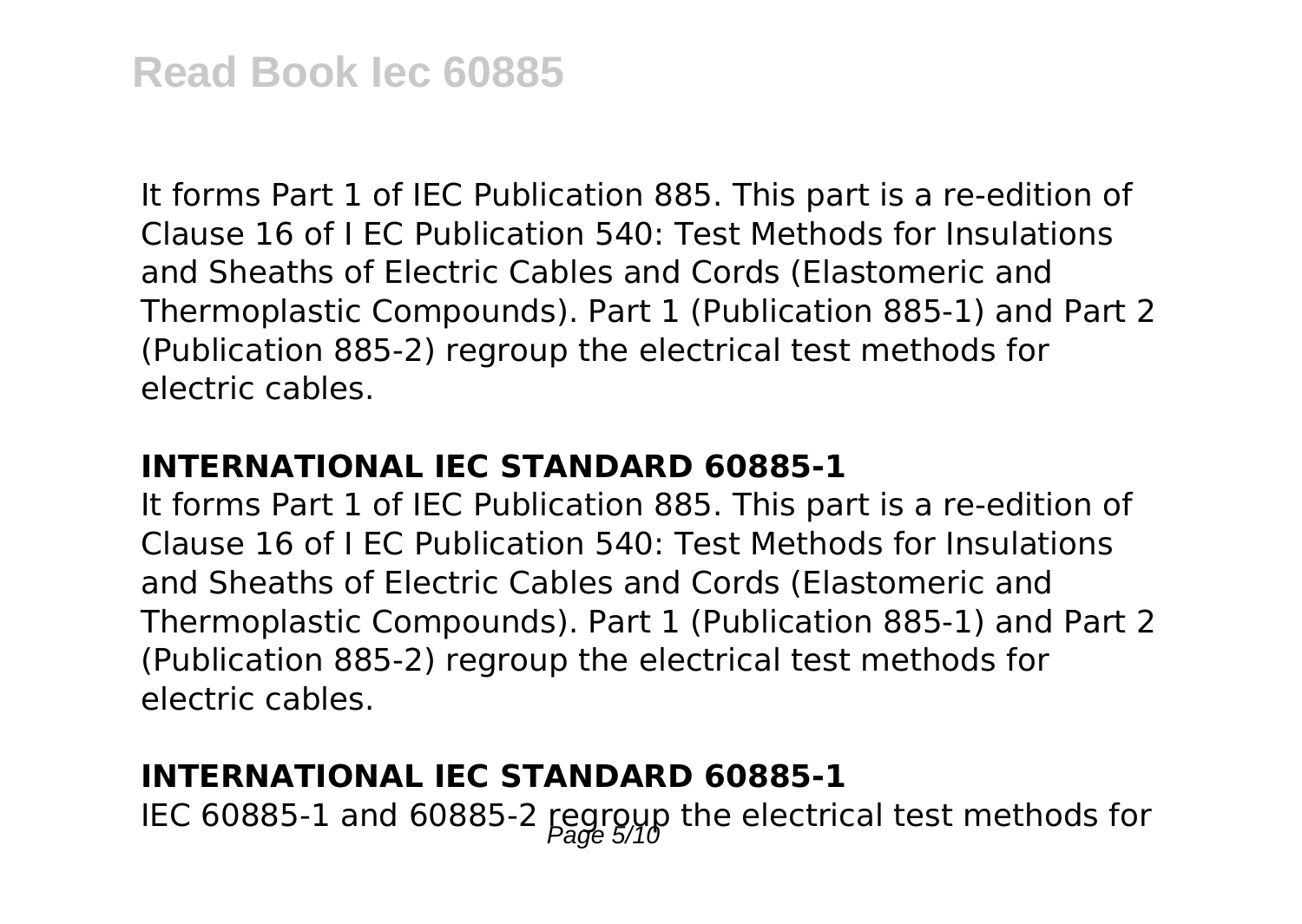electric cables and, in conjunction with the IEC 60811 series, replace IEC 60540.

# **IEC 60885-2:1987 | IEC Webstore**

IEC 60885-3:2015 specifies the test methods for partial discharge (PD) measurements on lengths of extruded power cable, but does not include measurements made on installed cable systems. Reference is made to IEC 60270 which gives the techniques and considerations applicable to partial discharge measurements in general.

# **BS EN 60885-3:2015 - Electrical test methods for electric**

**...**

A re-edition of Clause 3 of IEC 60540. IEC 60855-1 and 60855-2 regroup the electrical test methods for electric cables and, in conjunction with the IEC 60811 series, replace IEC 60540.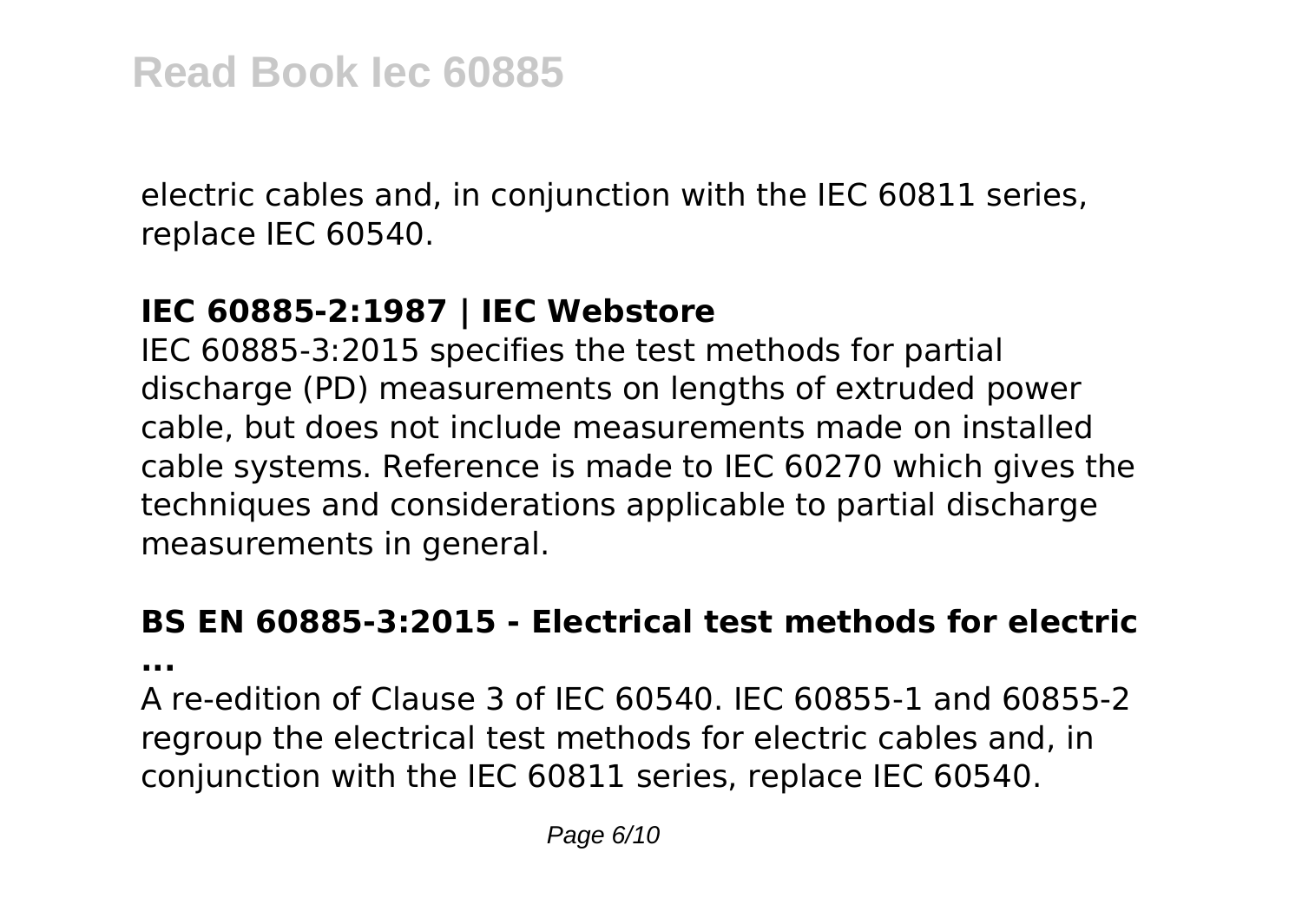**IEC 60885-2 Ed. 1.0 b:1987 - Electrical test methods for ...** IEC 60885-2 1st Edition, 1987. Complete Document Electrical test methods for electric cables Part 2: Partial discharge tests View Abstract Product Details Detail Summary View all details. Active, Most Current. EN. FR. Additional Comments: BILINGUAL Format Details Price PDF ...

**IEC 60885-2 : Electrical test methods for electric cables ...** Reference is made to IEC 60270 which gives the techniques and considerations applicable to partial discharge measurements in general. This second edition of IEC 60885-3 cancels and replaces the first edition, published in 1988 and constitutes a technical revision.

#### **IEC 60885-3:2015 - standard.no**

This is an incomplete list of standards published by the International Electrotechnical Commission (IEC).. The numbers of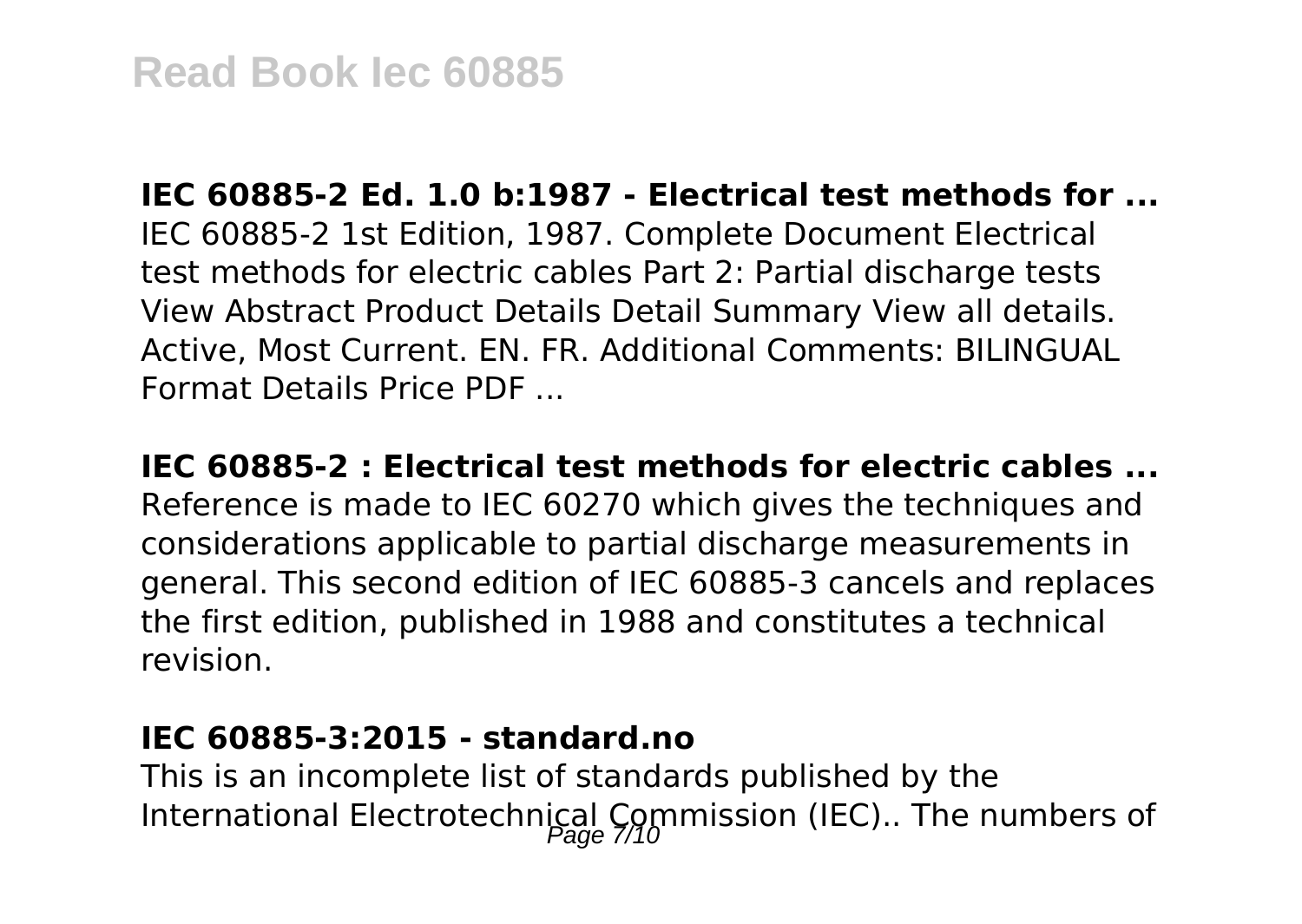older IEC standards were converted in 1997 by adding 60000; for example IEC 27 became IEC 60027. IEC standards often have multiple sub-part documents; only the main title for the standard is listed here.

#### **List of International Electrotechnical Commission ...**

IEC 60885-3:2015 specifies the test methods for partial discharge (PD) measurements on lengths of extruded power cable, but does not include measurements made on installed cable systems. Reference is made to IEC 60270 which gives the techniques and considerations applicable to partial discharge measurements in general.

#### **IEC 60885-3 Ed. 2.0 b:2015 - Electrical test methods for ...**

IEC 60885-3:2015 specifies the test methods for partial discharge (PD) measurements on lengths of extruded power cable, but does not include measurements made on installed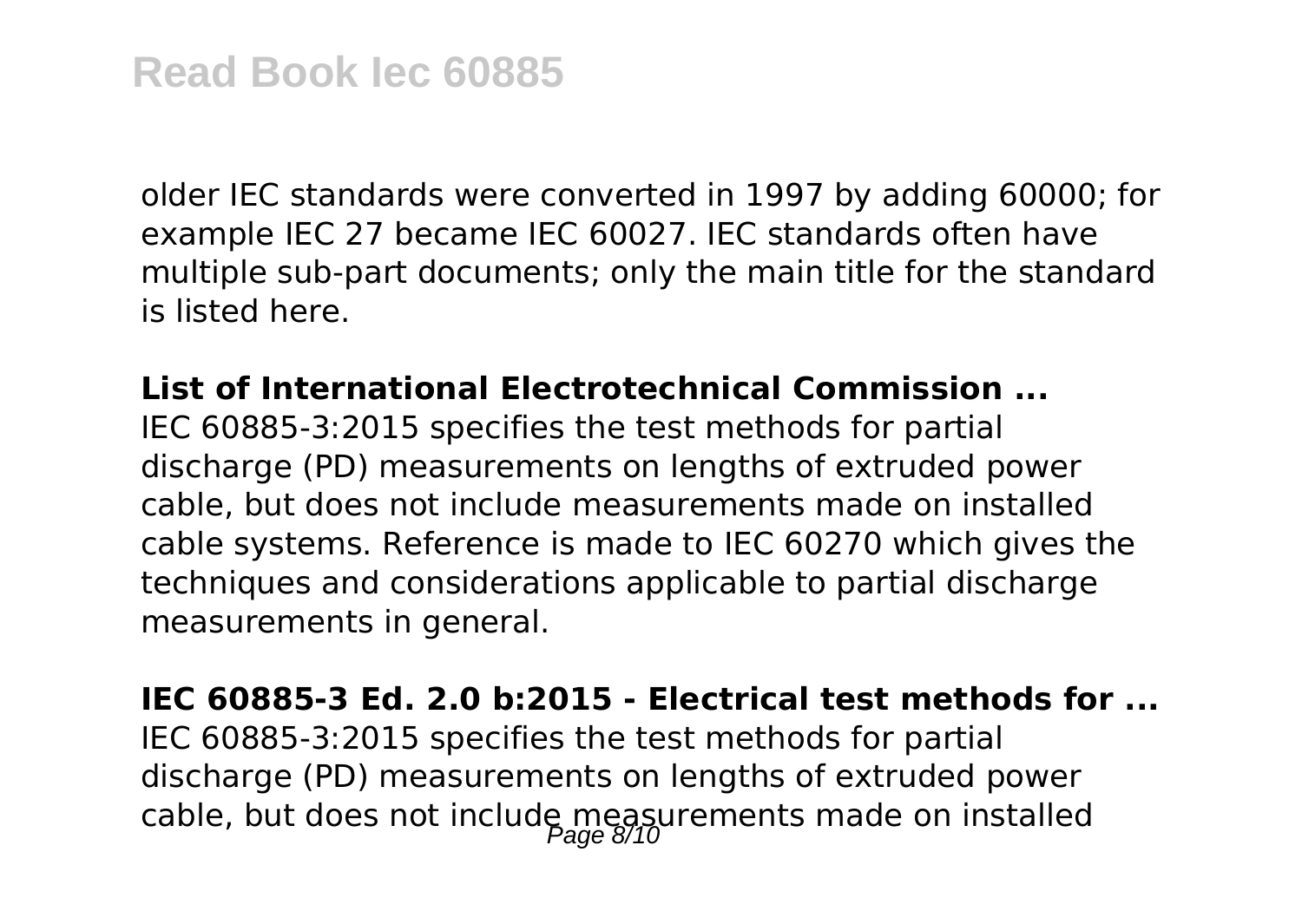cable systems. Reference is made to IEC 60270 which gives the techniques and considerations applicable to partial discharge measurements in general.

# **IEC Publishes New Edition of IEC 60885 - Part 3 - In ...**

IEC 60885-1 Ed. 1.0 b:1987 [ Withdrawn ] Electrical test methods for electric cables. Part 1: Electrical tests for cables, cords and wires for voltages up to and including 450/750 V. standard by International Electrotechnical Commission, 03/30/1987. Languages: English, French

#### **Search Results for ""IEC 60885""**

IEC 60825-1:2014 is applicable to safety of laser products emitting laser radiation in the wavelength range 180 nm to 1 mm. A laser product may consist of a single laser with or without a separate power supply or may incorporate one or more lasers in a complex optical, electrical,  $\rho f$  mechanical system.